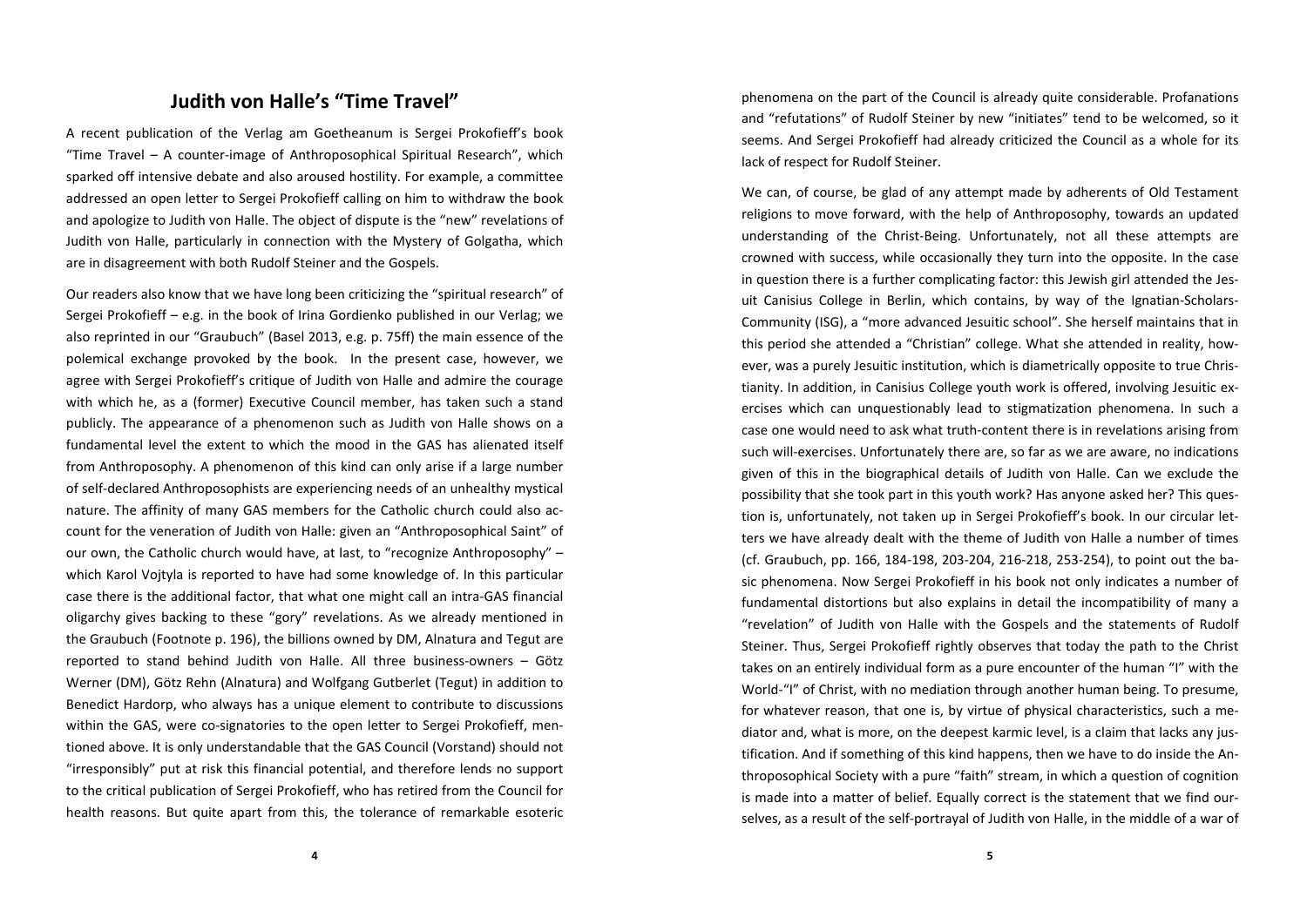religious belief. And Prokofieff points to Peter Tradowsky, <sup>a</sup> mouthpiece of Judith von Halle, who does not hesitate "to bring the culmination of Anthroposophy at the turn of the century into connection with Judith von Halle's appearance on the scene" (Peter Tradowsky, "Und das Licht schien in die Finsternis", p. 106f.). The special spiritual light which manifests in the individuality and the destiny of Judith von Halle is met by the darkness of today's decadence, but also by the other dark‐ ness – of rejection and lack of understanding. And Sergei Prokofieff has also dis‐ covered <sup>a</sup> "chess‐move" of Judith von Halle, with which she wishes to gather in the "spiritual materialists". She points out in her first book "And if He had not Arisen", that there is "no historical proof for the life, the working, the death and resurrec‐ tion of Christ". But again and again there are people "who, through <sup>a</sup> sensory ex‐ perience of these events can, themselves, be <sup>a</sup> witness" for the deed of the Son of God. And Judith von Halle describes herself not merely as someone who bears witness to something, but speaks for herself as <sup>a</sup> "living witnesss … for the deed of the Son of God" (Prokofieff, p. 21). And as if that were not enough, she adds, ac‐ cording to Prokofieff, that their "perceptions are more encompassing than any document handed down to us can be, even more rich in detail than the Gospels, as we are dealing, as we said, with real sensory perceptions" (ibid.). And in pursuit of this goal Judith von Halle undertakes "journeys in time", in which "all the sense‐ impressions that we can have in waking consciousness on this side of the threshold are there – only transposed to <sup>a</sup> particular place and <sup>a</sup> particular time". And Prokofieff points out that Rudolf Steiner calls this "the material mode of cognition" which has nothing to do with spiritual cognition in the Anthroposophical sense, which involves the stages of imagination, inspiration and intuition. Sergei Proko‐ fieff also refers to von Halle's incredible story of the three initiates of the black Mysteries who cast by black magical means the nails for Christ's crucifixion. In ad‐ dition he speaks of the remarkable occurrences during this lecture, which Judith von Halle held in the Great Hall of the Goetheanum in February 2007. "After she had spoken in <sup>a</sup> factual, down‐to‐earth way about Rudolf Steiner's wooden carv‐ ing, the lecturer, as she read out further, made <sup>a</sup> pause and suddenly spoke on with <sup>a</sup> changed facial expression and no longer with the same voice. It seemed as if a different person was now speaking. And now followed, to my utter astonish‐ ment, a horrifying story which had nothing to do with all that had been said previously, and was also delivered in such <sup>a</sup> way that it was no longer possible to ap‐

proach what was being said, on <sup>a</sup> cognitive level" … Von Halle: "Through the black magic ritual <sup>a</sup> Sorat power had entered those three nails … The Father was to lose the Son and therewith the human race" (v. Halle, p. 50‐51). A story that could deeply affect any Christian, and also provoked <sup>a</sup> comment from Gennadi Bon‐ darev. Sergei Prokofieff concludes that it is <sup>a</sup> complete illusion to believe that by means of <sup>a</sup> few nails the Logos, who is the creator of the whole world, could "lose his Divinity". It has in any case nothing to do with <sup>a</sup> cognitive process in the An‐ throposophical sense, but brings us close to the magical worlds of "Lord of the Rings" and "Harry Potter". And in <sup>a</sup> similarly clear and objective manner Prokofieff examines other strange and illogical elements in the "revelations" of Judith von Halle. Yet despite this <sup>a</sup> group of nearly 40 people is circulating <sup>a</sup> public statement of opposition to this book. However, the arguments in this five‐page article, includ‐ ing the following introduction, are by no means convincing: "Frau von Halle is <sup>a</sup> member of the General Anthroposophical Society and <sup>a</sup> member of the Free High School for Spiritual Science; she is the author of <sup>a</sup> series of books on Anthroposo‐ phical‐Christological themes and generally introduces these with <sup>a</sup> brief charac‐ terization of the basis of her work, on the personal level and in terms of method: this is 'continuity of consciousness' and, in addition, the specifically Anthroposo‐ phical forms of supersensible cognition (Imagination, Inspiration, Intuition). There has been added to these from 2004 onwards <sup>a</sup> capacity, accompanied by stigmati‐ zation and non‐ingestion of food, to perceive spatially and temporally remote events as though sensorily ('quasi‐sensory' perception) …"

It is certainly unusual to find respected figures and capable businessmen thinking that they can appeal to criteria of this kind as proof of someone's powers of occult cognition. The "revelations" of Judith von Halle contain, without question, certain errors and thereby lose, altogether, their credibility. Only naive or dazzled and de‐ luded people can take her writings seriously. A number of eminent personalities are trying nevertheless to refute Herr Prokofieff with <sup>a</sup> string of assertions and slanderous allegations. They wish, at all costs, to establish Judith von Halle as an Anthroposophical saint. But the spirit that speaks out of this pamphlet strikes one as very Jesuitic and seems to correspond to the supposed faculties that Judith von Halle may have acquired during her years of schooling at the Canisius College in Berlin. Sergei Prokofieff also maintains that, in his view, there is no reason to bring Judith von Halle into connection with the phantom of the Risen Christ. If such <sup>a</sup>